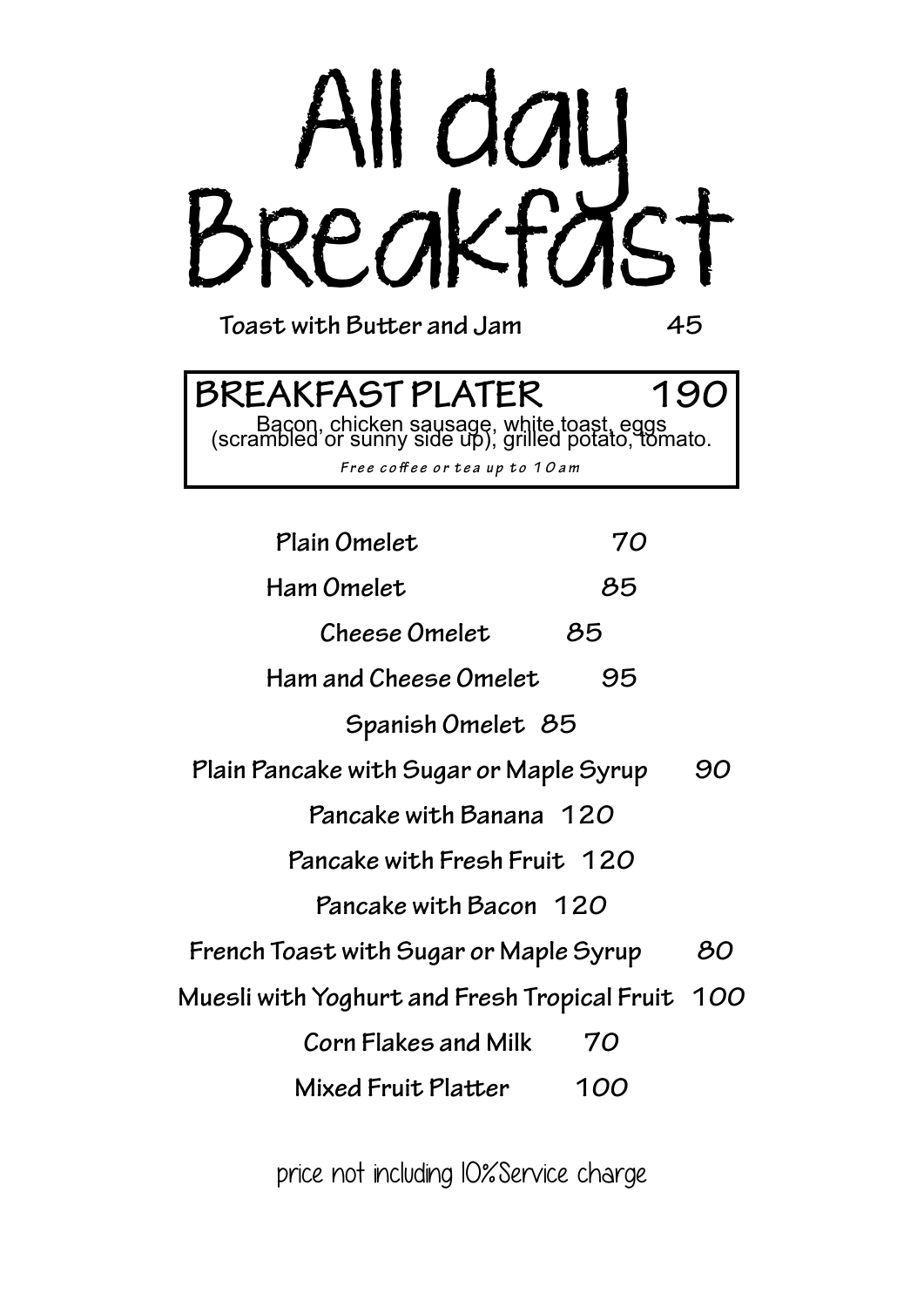# THAI MENU

## SOUP\*

| TOM YAM - (classic clear soup)                 |     |
|------------------------------------------------|-----|
| TomYam Tha-Lay Spicy Soup with Seafood - SMALL | 160 |

| TOM KHA - (A rich soup cooked with coconut milk and galangal)   |     |
|-----------------------------------------------------------------|-----|
| Tom Kha Tha-Lay Seafood - SMALL                                 | 160 |
| Tom Kha Kai Chicken - SMALL                                     | 120 |
| Tom Jued Glass Noodle Soup with Tofu, Minced Pork and Vegetable | 120 |

### APPETIZERS

| Chicken Satay skewers with Peanut Sauce  | 12O              |
|------------------------------------------|------------------|
| Homemade Spring Rolls fried with veggies | 110 <sup>°</sup> |
| Homemade Spring Rolls fried with pork    | 13 <sub>O</sub>  |

### SALAD\*

| Laab, spicy minced chicken                             | 12O |
|--------------------------------------------------------|-----|
| Laab, spicy minced beef                                | 13O |
| Laab, spicy minced pork                                | 12O |
| Laab, spicy minced seafood                             | 14O |
| Som Tam Thai<br>Raw Papaya Salad with peanuts          | 85  |
| Som Tam Thai Shrimp Raw Papaya Salad with fresh shrimp | 11O |

\* Ask for level of spice : 0 (no spicy), 1 (lightly) , 2 (medium) or 3 (very spicy)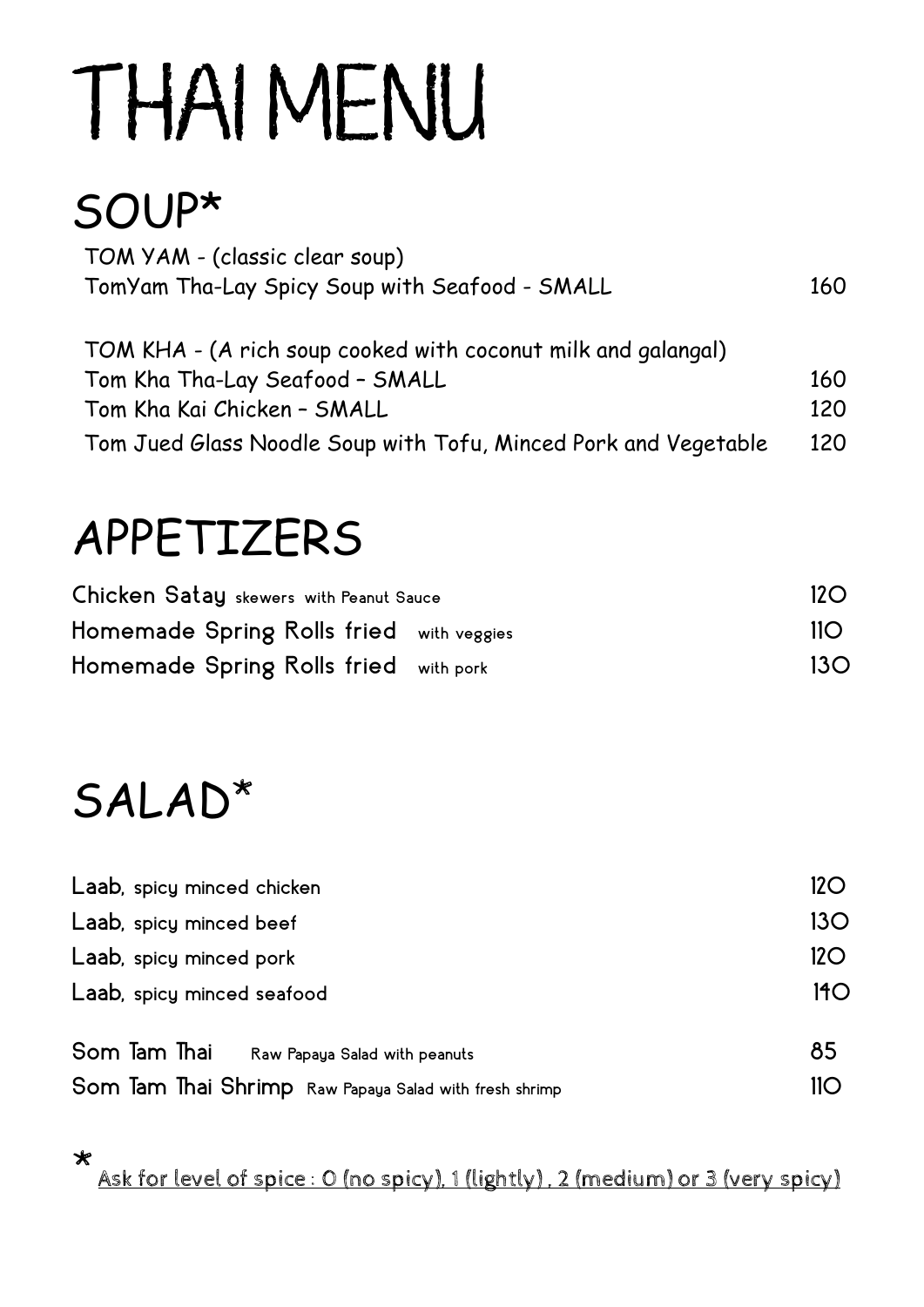### RICE DISHES

| <b>Fried Rice with Vegetables</b>                                   | 80  |
|---------------------------------------------------------------------|-----|
| <b>Fried Rice with Vegetables and Choice of Chicken/Pork</b>        | 90  |
| American Fried Rice with Ham, Sausage, Chicken and Fried Egg        | 110 |
| Steamed White Rice by the plate                                     | 25  |
| Steamed White Rice by the bowl                                      | 80  |
| Stir-Fried with Garlic and Black Pepper Chicken/Pork/ or Vegetables | 100 |
| Spicy Stir-fried with hot Basil and served with fried Egg           |     |
| Vegetable                                                           | 100 |
| Chicken/Pork/                                                       | 120 |

Baked Rice served in Pineapple with shrimp, onion, carrot, baby corn and curry powder 250

# CURRIES's choice:

**Yellow** milder version of a red curry **Green** milder and uses fresh green chilies **Red** hottest using dried red chilies **Massaman** Indian curry **Panang** richer, sweeter, and creamier

| Vegetable sml 110/lg 220 Chicken sml 120/lg 240 |                           | Pork sml 120/lg 240       |
|-------------------------------------------------|---------------------------|---------------------------|
| Beef sml 140/lg 280                             | Shrimp sm $160/$ lg $320$ | Mix Seafood sm 170/lg 340 |

#### **Roasted Duck Red curry** 290

with Pineapple, tomato, eggplant, grape, pea, kaffir. Lime leaf served with herb Brown rice

**\*Ask for level of spicy: 0 (no spicy), 1 (lightly), 2 (medium) or 3 (very spicy)**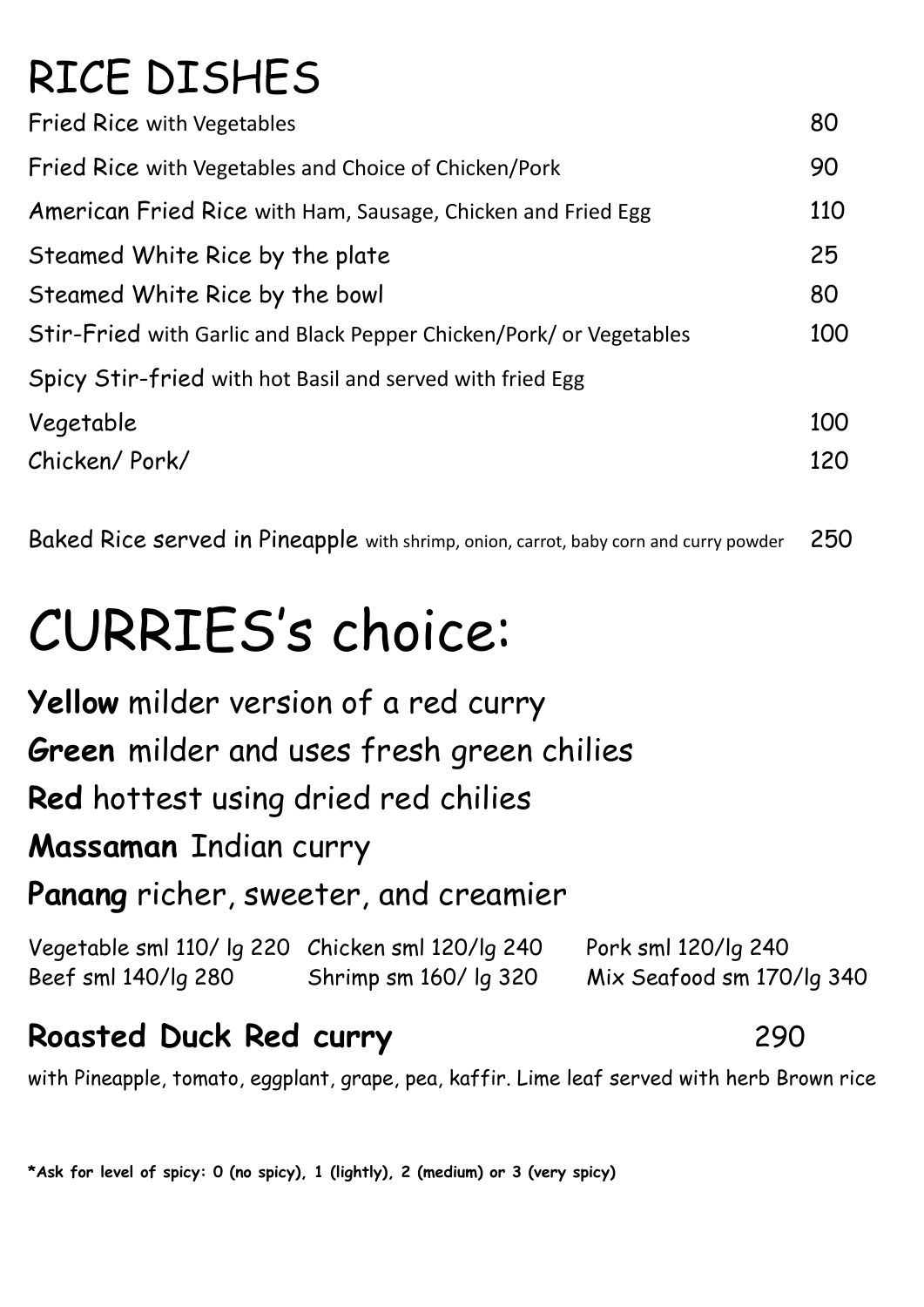# NOODLE DISHES

Rice Noodles Stir-Fried with Vegetables Vegetable 80 Chicken or Pork 90 Beef 120 Shrimp/Squid or Seafood 140

Fried Noodles with Vegetables and brown Sauce Vegetable 80 Chicken or Pork 90 Beef 120 Shrimp/Squid or Seafood 140

Pad Thai (Thailand's most famous noodle dish, served with ground peanuts, dried chili, and chive on the side.) Vegetable 80 Chicken or Pork 90 Beef 120 Shrimp/Squid or Seafood 140

### THE WOK: STIR-FRIED DISHES

| Chicken Stir-Fried with Cashew Nuts, Onion<br>Fresh Seafood Stir-Fried with Yellow Curry Powder and Vegetables                      | 140<br>200        |
|-------------------------------------------------------------------------------------------------------------------------------------|-------------------|
| PAD KA PRAO: Spicy Stir-Fried with hot Basil:<br>Chicken/Pork                                                                       | 120               |
| STIR-FRIED with Garlic and Black Pepper<br>Chicken/Pork                                                                             | 120               |
| STIR-FRIED with Oyster Sauce<br>Mixed Vegetables/Chinese Kale<br>Broccoli and shrimp                                                | 100<br>160        |
| *Ask for level of spicy: 0 (no spicy), 1 (lightly), 2 (medium) or 3 (very spicy)                                                    |                   |
| Fried Snapper with garlic and black pepper<br>Steamed Snapper with garlic and lime sauce<br>Fried Snapper with sweet and sour sauce | 260<br>260<br>260 |
|                                                                                                                                     |                   |

\*All prices are subject to 10% service charge\*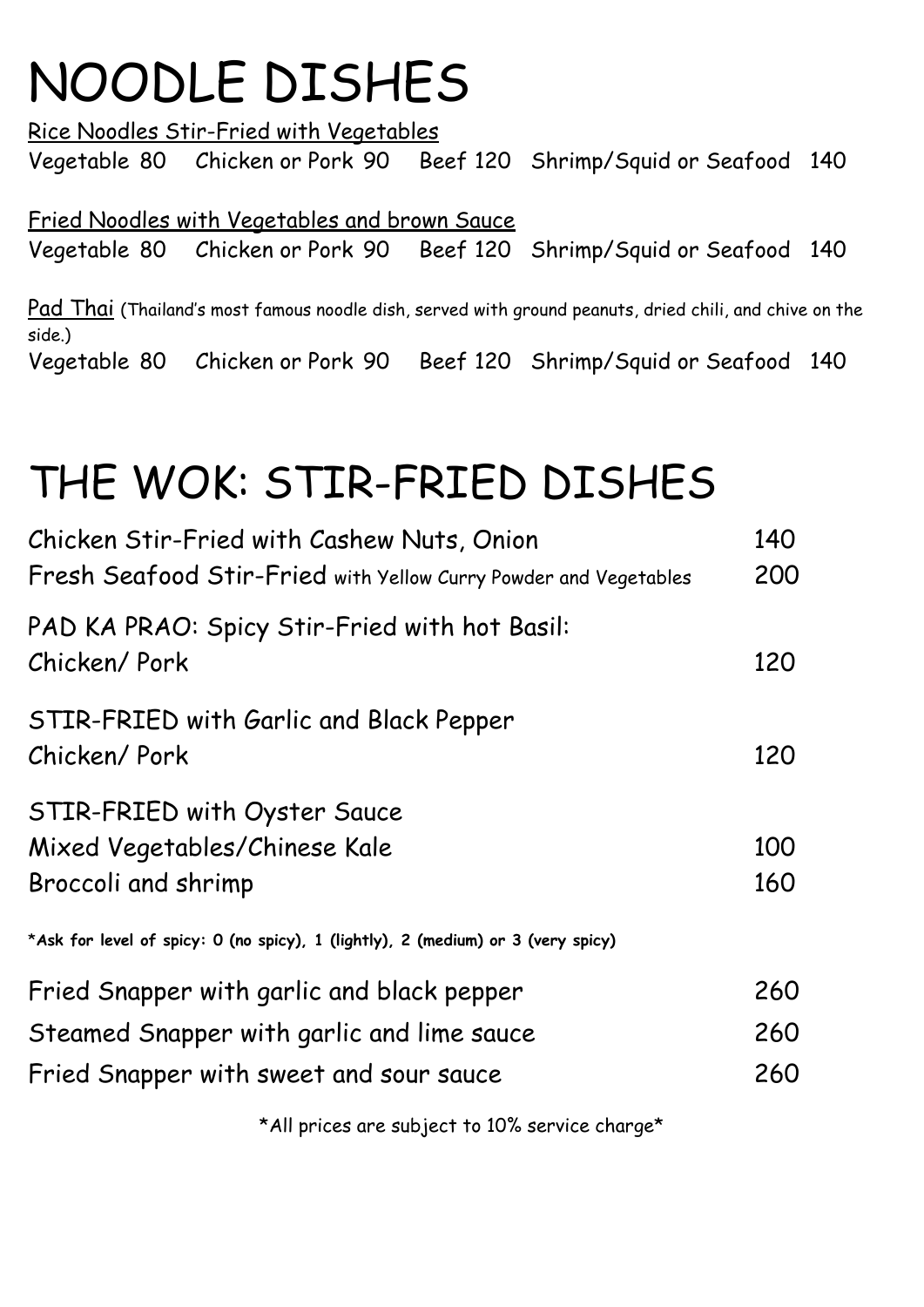# CONTINENTAL MENU

### SOUP

| <b>French Onion Soup</b><br>Vegetable soup                                                            | 110<br>100 |
|-------------------------------------------------------------------------------------------------------|------------|
| APPETIZERS                                                                                            |            |
| Mixed Vegetable Tempura                                                                               | 110        |
| Fresh Prawn Tempura                                                                                   | 160        |
| APERITIF SNACK                                                                                        |            |
| Garlic Bread                                                                                          | 80         |
| <b>French Fries</b>                                                                                   | 90         |
| <b>Onion Rings</b>                                                                                    | 100        |
| <b>Cheese Garlic Bread</b>                                                                            | 100        |
| <b>Cashew Nuts</b>                                                                                    | 120        |
| Mexican Nachos (Corn Chips with Cheese Sauce and Tomato Salad)                                        | 120        |
| <b>SALAD</b> with homemade dressing                                                                   |            |
| Mixed Green Salad                                                                                     | 110        |
| Pomelo Salad<br>Fresh pomelo with, shrimp, lemongrass, fresh lime juice, sliced chilli and Thai herbs | 150        |
| Caesar Salad<br>add chicken 40/ add shrimp 50<br>Parmesan cheese, bacon, crouton, romaine salad       | 150        |
| Cobb Salad<br>Baby greens, egg, bacon, tomato, blue cheese, chicken, onion                            | 210        |
| Roasted Chicken Salad<br>with tomato, red onion, cucumber, spring onion, Thai coriander and chili     | 180        |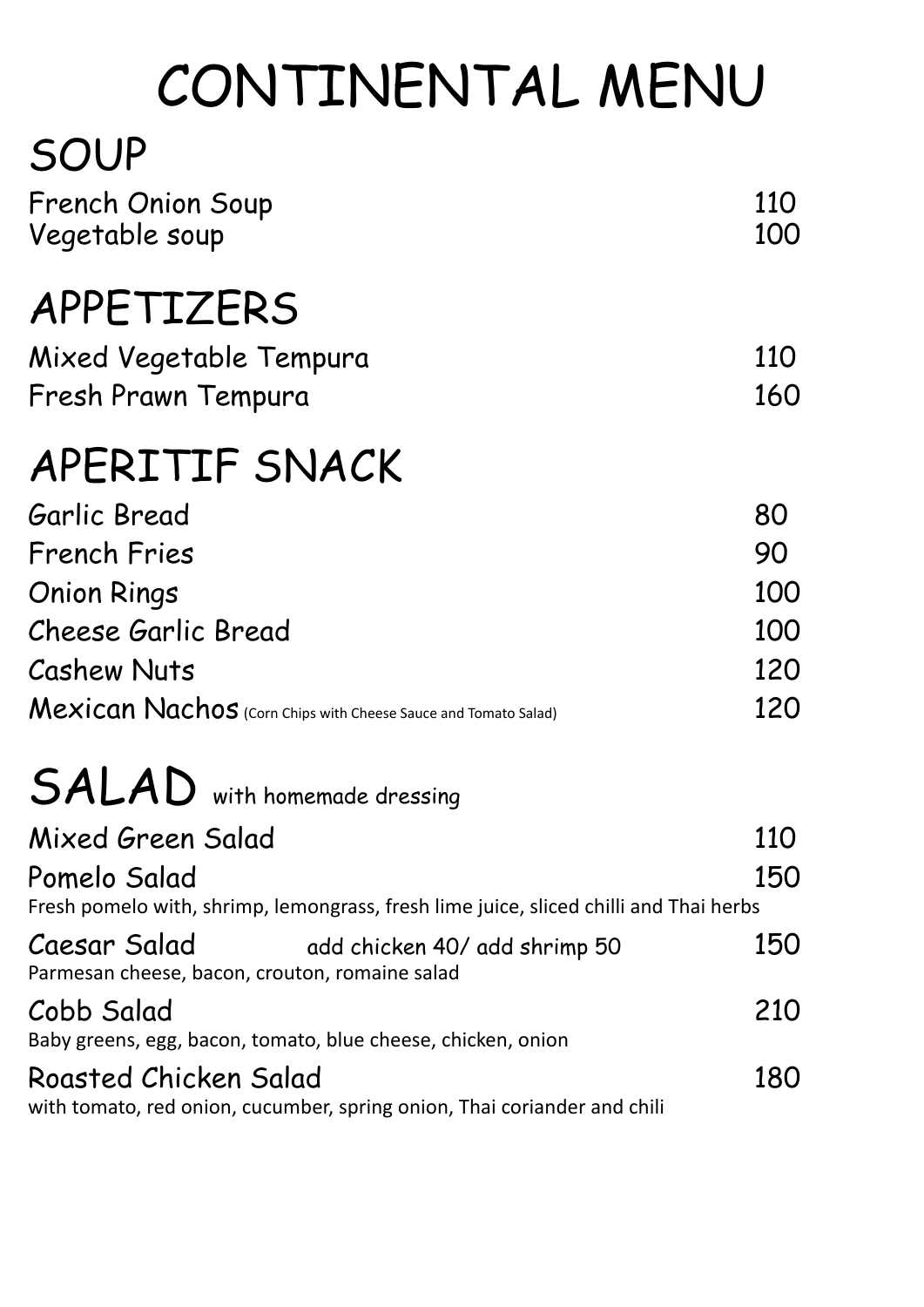#### SANDWICHES Served with a choice of baby mixed green or French fries

### On Baguette

| Chicken Sandwich<br>Smoked chicken, Emmental cheese, roasted pepper and Caesar dressing                             | 180 |
|---------------------------------------------------------------------------------------------------------------------|-----|
| Ham & Brie<br>Parisian ham, melted Brie and Dijon mustard                                                           | 190 |
| Tuna Mix Sandwich<br>with red pepper, red onion, celery, mayo, green bean, cornichon                                | 160 |
| <u>On Burger Bun</u>                                                                                                |     |
| <b>Buffalo Fried Chicken</b><br>Fried chicken breast, crispy bacon, slice of tomato, Buffalo spicy sauce, coleslaw. | 220 |
| <u>On white toast</u>                                                                                               |     |
| Club Sandwich<br>with Chicken, Emmental cheese, Bacon, Tomato and onion                                             | 170 |
| <u>On flour tortilla</u>                                                                                            |     |
| Grilled chicken wrap<br>with chicken, fried egg, bacon, salad, cheese                                               | 240 |
| Grilled chicken quesadilla<br>with chicken, mozzarella cheese, bacon, capsicum, bell pepper and onion               | 240 |
| PASTA                                                                                                               |     |
| NAPOLITAN<br>Spaghetti pasta with tomato sauce, cherry tomato, basil                                                | 200 |
| <b>BOLOGNESE</b><br>Spaghetti pasta with grounded beef, tomato sauce, cherry tomato, basil                          | 220 |
| CARBONARA                                                                                                           | 220 |
| Fussily pasta with ham, bacon, cream, egg<br>PESTO                                                                  | 280 |

Penne Pasta with Chicken and shrimp pasta with pesto cream sauce, carrot, onion, peppers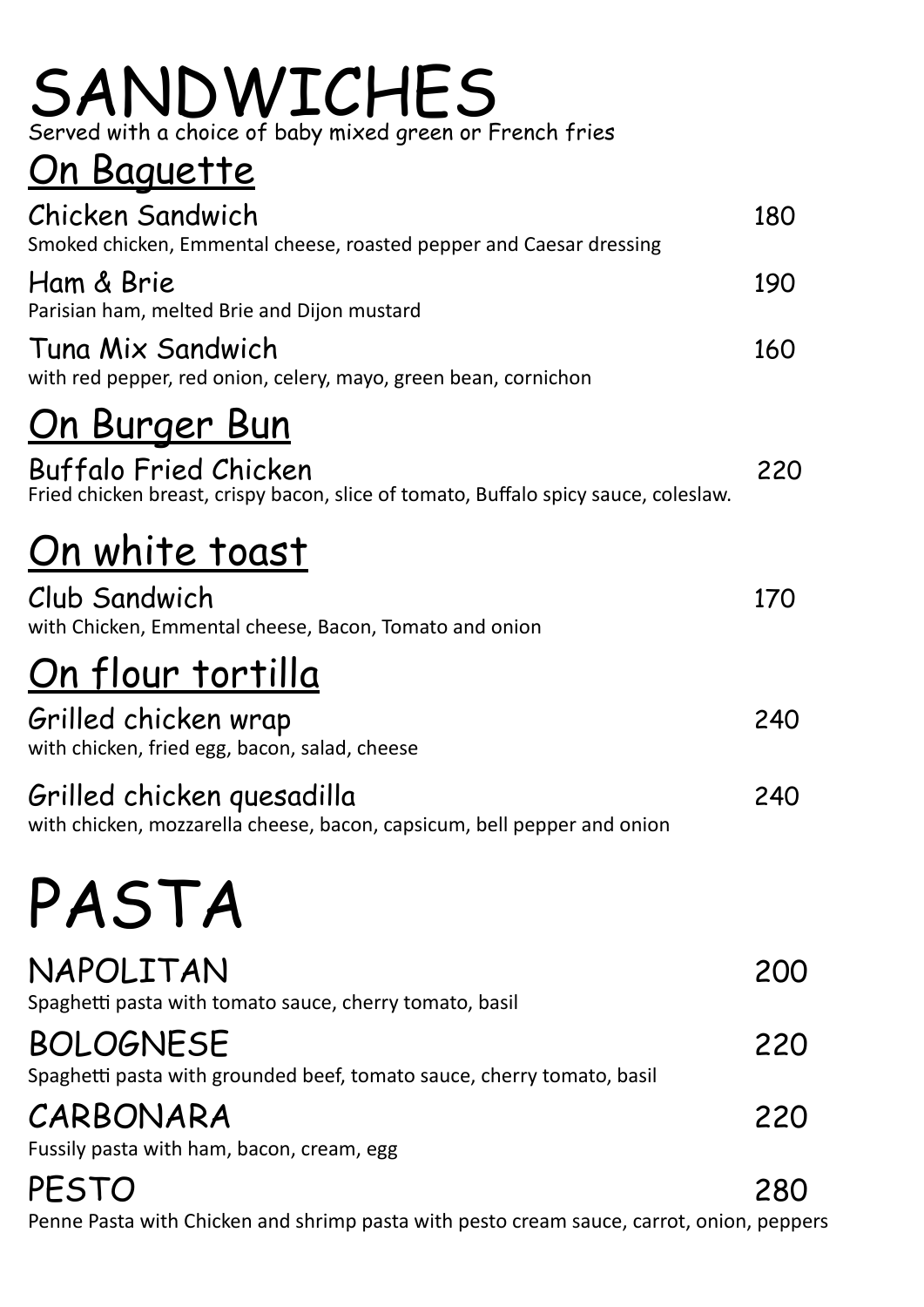# PIZZA

| MARGARITA<br>Mozzarella Cheese, Olives, Oregano, Fresh Basil                                  | 210 |
|-----------------------------------------------------------------------------------------------|-----|
| <b>MEAT'S LOVER</b><br>Mozzarella, Bacon, Ham, Sausage, Tomato, Onion, Bell Pepper, Pineapple | 240 |
| PEPPERONI<br>Mozzarella Cheese, Italian Pepperoni Sausage                                     | 240 |
| 2 CHEESES<br>Mozzarella and Cheddar Cheeses, Oregano                                          | 220 |
| <b>VEGGIES</b><br>Mozzarella Cheese, Tomato, Bell Pepper, Mushrooms, Onion, Olives, Pineapple | 220 |
| HAWAII<br>Mozzarella Cheese, Ham, Tomato, Pineapple                                           | 220 |
| HAM & CHEESE<br>Mozzarella Cheese, Ham, Tomato                                                | 220 |

# SEAFOOD

#### Snapper Filet with Lemon Cream 260 Sauce with choice of steamed rice, Baked Potato, Mashed Potato or French Fries

#### Roasted Snapper Filet 300

with braised cabbage, cauliflower purée and charred tomato salsa

#### Grilled Salmon with Lemon Cream or garlic butter sauce 320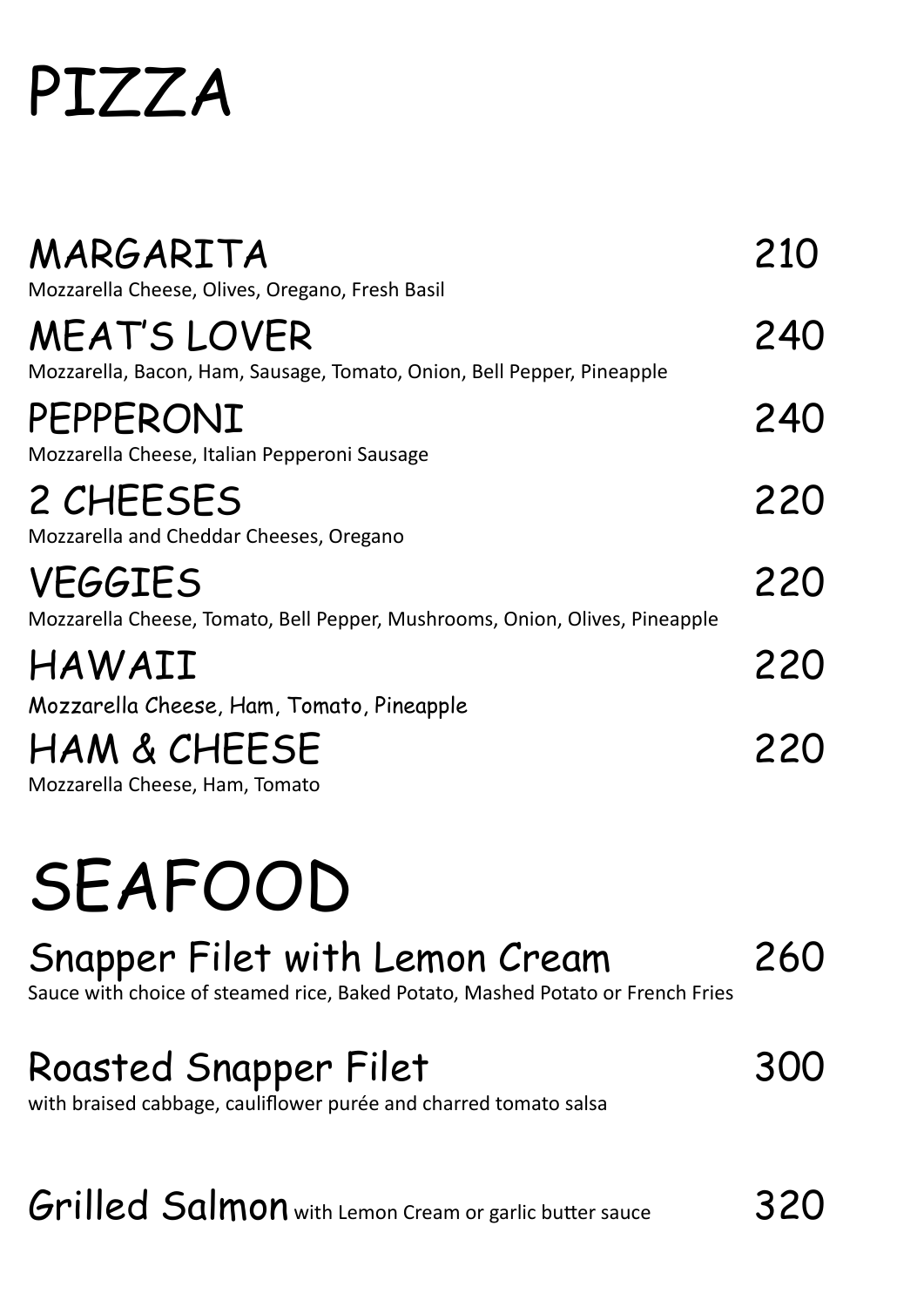salmon Filet with choice of steamed rice, Baked Potato, Mashed Potato or French Fries

\*All prices are subject to 10% service charge\*

| MEAT                                                                                              |     |
|---------------------------------------------------------------------------------------------------|-----|
| Served with choice of steamed rice, Baked Potato, Mashed Potato or French Fries                   |     |
| Chicken Cordon Bleu<br>Breaded chicken breast stuffed with Ham and Cheese                         | 220 |
| Pork Chop<br>Peppercorn sauce or Garlic butter sauce                                              | 240 |
| <b>Duck Breast</b><br>Seared duck breast with Orange sauce                                        | 240 |
| <b>BBQ Spared ribs</b><br>Pork spare ribs served with BBQ Sauce                                   | 320 |
| Australian Beef Sirloin 200gr<br>Served with choice of Peppercorn sauce or Garlic butter sauce    | 390 |
| Australian Beef Sirloin 400gr<br>Served with choice of Peppercorn sauce or Garlic butter sauce    | 690 |
| Roasted chicken rotisserie<br>Served with spicy and sweet chili sauces, French fries and coleslaw |     |
| Half chicken 320<br>whole chicken 640                                                             |     |
| <b>BURGER</b>                                                                                     |     |

Served with a choice of baby mixed green or French fries

| Traditional Burger -Beef + tomato + lettuce         | 180 |
|-----------------------------------------------------|-----|
| Cheese Burger -Beef + Cheddar + tomato + lettuce    | 200 |
| Blue Burger -Beef + Blue Cheese + caramelized onion | 220 |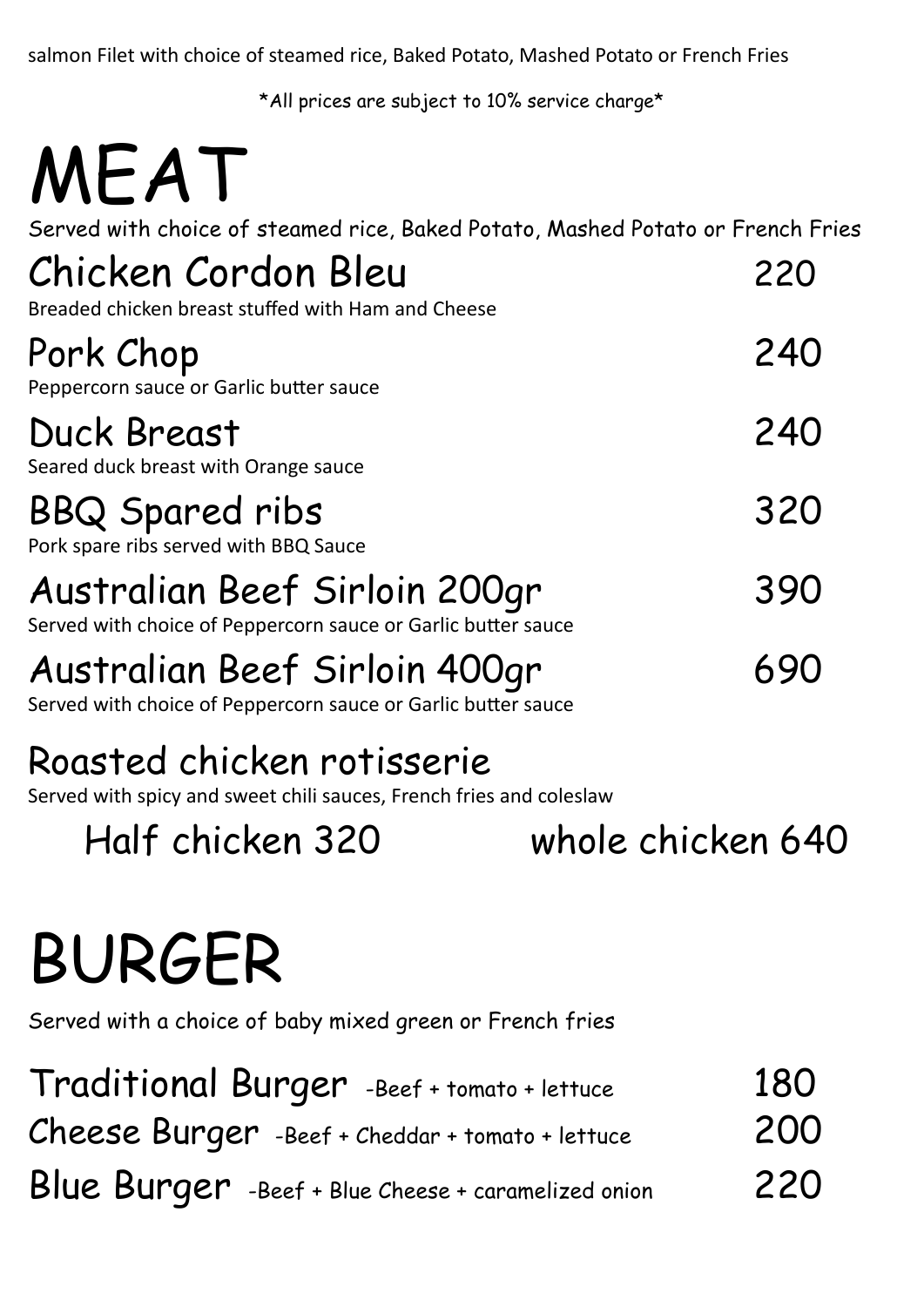

# SANDWICHES with French Fries

| <b>Grilled Cheese Sandwich</b>                                                                   | $\mathsf{II}\mathsf{\Pi}$ |
|--------------------------------------------------------------------------------------------------|---------------------------|
| Grilled Ham and Cheese Sandwich                                                                  | 120                       |
| Grilled Ham, Cheese and Tomato Sandwich                                                          | 120                       |
| RECOMMENDED BY SUPER HERO                                                                        |                           |
| <b>Steamed Vegetables</b>                                                                        | 60                        |
| <b>Steamed Broccoli</b>                                                                          | 70                        |
| Fried Rice with Vegetable/Chicken/Pork                                                           | 60                        |
| <b>Stir-Fried with basil</b><br>with sunny side up egg on Rice choice of Vegetable/Chicken/ Pork | 70                        |
| Grounded beef steak + mashed potato                                                              | 140                       |
| Salmon Filet (IOOgr) + rice + broccoli                                                           | 60                        |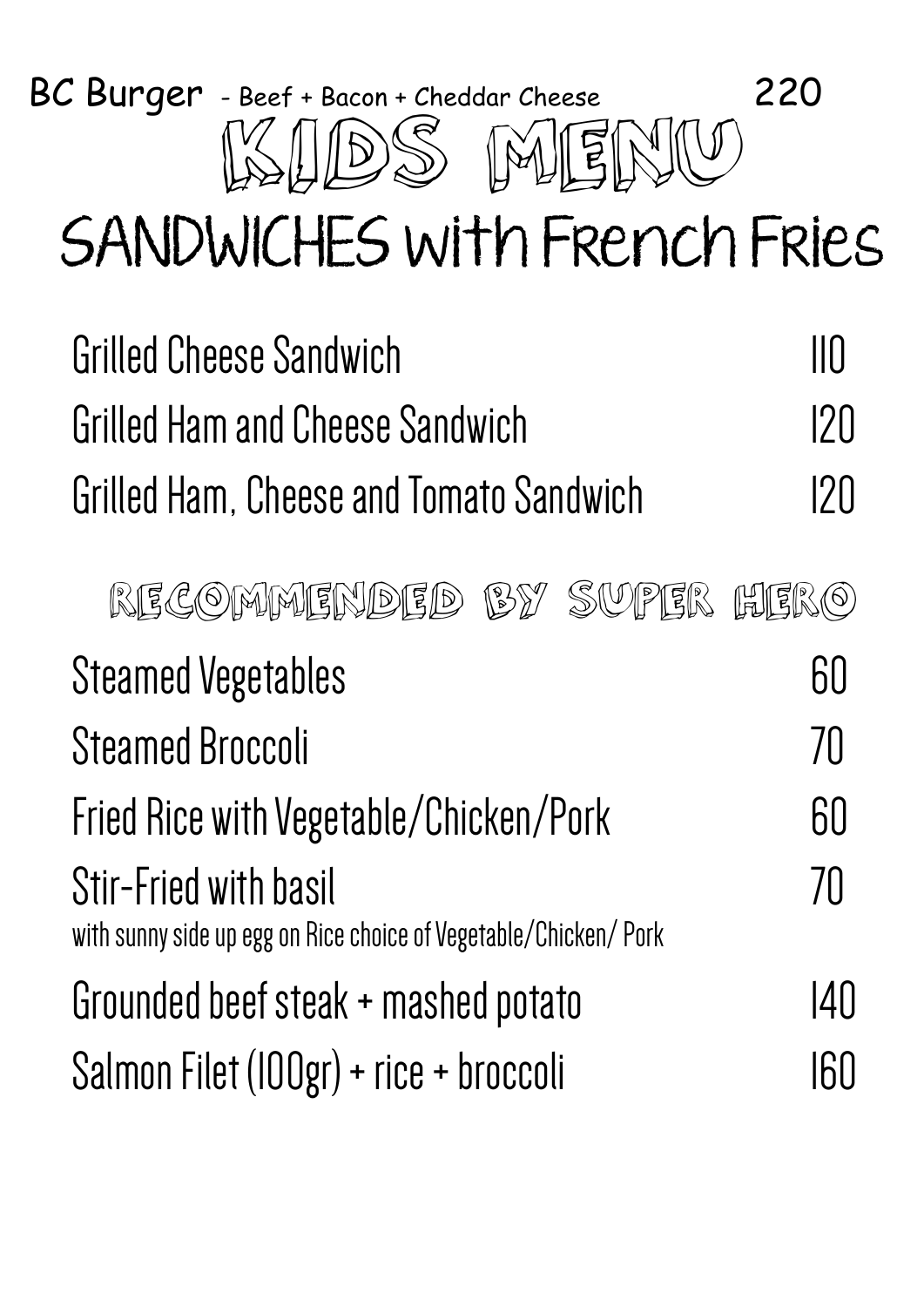# KID'S FAVOR ITE

| Homemade Chicken Nuggets with French Fries | 100 |
|--------------------------------------------|-----|
| Grilled Chicken breast with French Fries   | 150 |
| Fish Fingers with Rice                     | 120 |

# PASTA

| Choice of Spaghetti/Farfalle/Penne/Fussily         |     |
|----------------------------------------------------|-----|
| Plain Pasta                                        | 70  |
| Napoli Tomato Sauce                                | 85  |
| Aglio Burro (Sautéed with Butter and Fresh Garlic) | 80  |
| Plain Pasta with Cheese Melted on Top              | 95  |
| Macaroni and Cheese                                | 95  |
| Napoli Tomato Sauce and Cheese Melted on Top       | 95  |
| Pesto Sauce                                        | 90  |
| Carbonara Sauce                                    | 100 |
| Bolognese (Beef Sauce)                             | 100 |

**All prices are subject to 10% service charge**